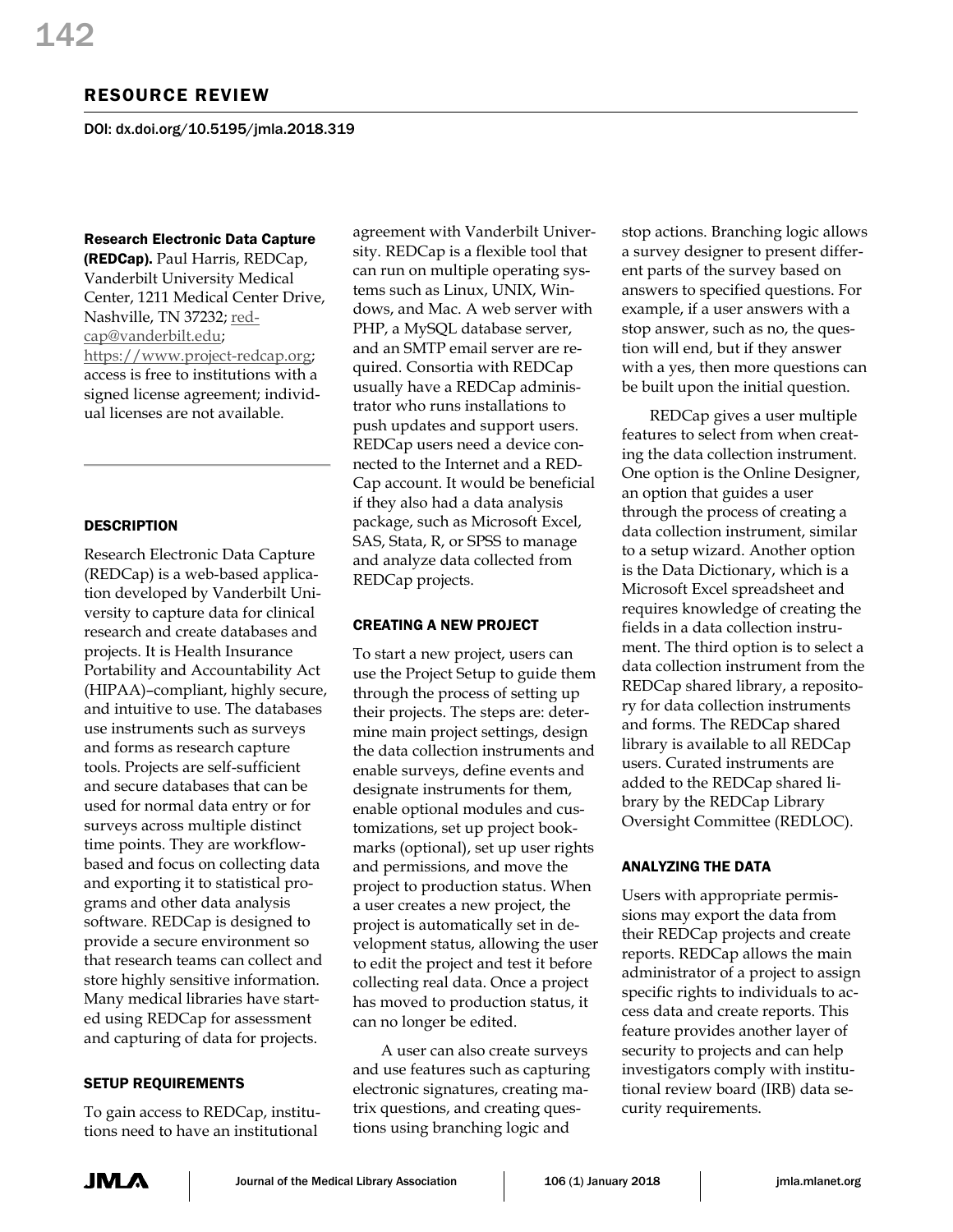Review 143

## DOI: dx.doi.org/10.5195/jmla.2018.319

A user can review reports for data collected in REDCap or export the data to perform detailed analysis, such as data visualizations. Data are presented in a tabular format in REDCap. The display includes a timestamp and indicates which survey questions are answered. The timestamp allows a user to create a report that can be run automatically at regular intervals (e.g., weekly or monthly). Data can be exported to Excel, SPSS, SAS, R, or XML. Users can create custom queries for reporting.

## HOW MEDICAL LIBRARIANS ARE USING REDCAP

On August 4, 2017, Emily Patridge, AHIP, sent out a question to the MEDLIB-L email discussion list to see how hospital librarians are using REDCap. Responses showed that REDCap is used to collect data for IRB studies, capture data from electronic health records, create surveys, collect data for quality improvement studies, create preand post-surveys for library instruction, and track library use statistics. Also, Lyon, Garcia-Milan, Norton, and Tennant wrote an article describing how they use RED-Cap to create data in records for current searches [1].[\\*](#page-1-0)

The University of Washington (UW) Health Sciences Library (HSL) has supported REDCap at the UW since December 2016. At UW HSL, we use REDCap for room reservations and statistics tracking, and we provide basic technical support for the UW community and UW affiliates. To reserve a room, a library client fills out a REDCap survey, which the library receives via email with the room reservation request. The room reservation request is then uploaded into an online ticketing system so that a librarian can accept the ticket and assist the library user with the room request. At the end of the month, a librarian logs into RED-Cap to analyze the room reservation requests and exports the data to Microsoft Excel.

Library staff also use a RED-Cap survey to keep track of reference questions and literature reviews for departments that are not covered under our education and reference tracking system. Features that we use at UW HSL include branching logic for survey question design, project calendars and schedules to send out notices for events, and data export.

Another feature of REDCap that was not mentioned in the MEDLIB-L survey or by UW is the REDCap Shared Library, which can be used by librarians searching for information on research instruments.

# ADVANTAGES

There is no need to know programming to set up a database or project in REDCap. However, users who know how to program can use an application programming interface (API) for developing mobile applications and more dynamic data import and export. RedCAP is more secure than Microsoft Excel or Microsoft Access and can be accessed from any device with an

Internet connection and web browser. It is also HIPAAcompliant; fields in REDCap can be marked as identifiable; and the user has the option of de-identifying their data during export. REDCap also offers daily backups, basic support, and an audit trail feature for even more security. REDCap provides easy exports so users are in control of their data.

# DISADVANTAGES

REDCap is a very robust tool but does have a learning curve. Some of the reported issues that UW HSL librarians have encountered in assisting patrons are users accidentally deleting records and events, accidentally renaming data fields, moving to production status too early, and not setting up a survey that can collect usable data.

## SIMILAR PRODUCTS

There are more than eighty competitors in clinical research data capture [2], especially in the arena of capturing data for clinical trials. Two examples are IBM Clinical Development and Videoc. Both are comparable to REDCap, because they offer features such as data entry from anywhere and data capture design capabilities. These tools may be good options for libraries that have funding for a data capture tool or are partnering with a clinical team, but unlike REDCap, they are not free.

REDCap also has some features in common with survey creation tools such as SurveyMonkey and Qualtrics. However, according to Bas De Veer, the lead REDCap administrator at the UW Institute of Translational Health Sciences,

<span id="page-1-0"></span> $\overline{a}$ \* Read and LaPolla describe their collaboration with a REDCap administrator and the director of the clinical data management support unit to establish the role of New York University (NYU) Health Sciences Library's in providing REDCap training and consultations in this issue of the *Journal of the Medical Library Association:* DOI: [http://dx.doi.org/10.5195/jmla.2018.327.](http://dx.doi.org/10.5195/jmla.2018.327)